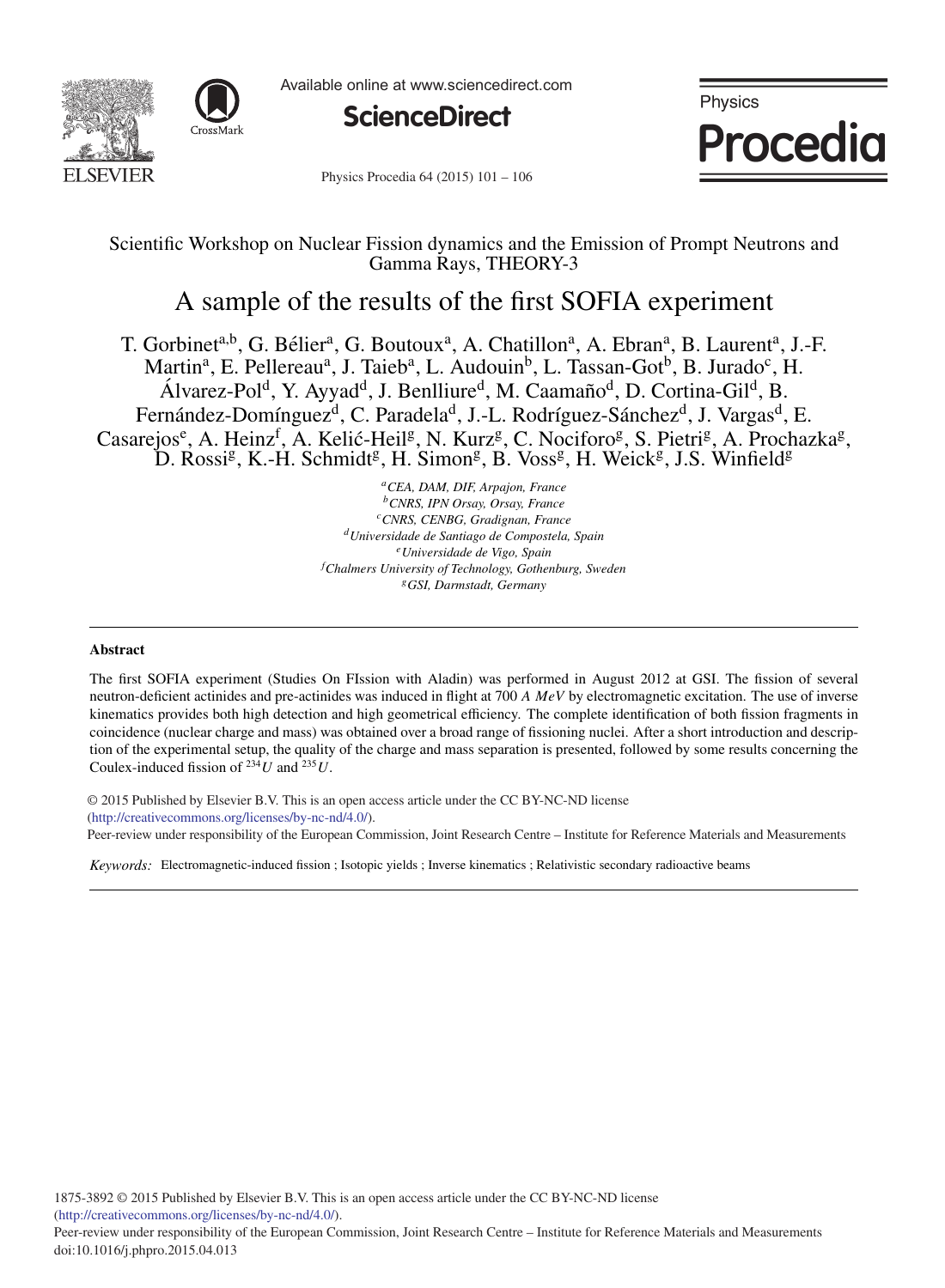

Fig. 1. SOFIA setup in Cave C: Fission of the incoming nuclei occurs in the Active Target (AT). Detectors upstream the AT are dedicated to the identification of the fissioning system and detectors downstream, surrounding the ALADIN dipole, to the identification in (Z,A) of the fission fragments.

## 1. Overview of SOFIA

Nuclear applications require more and more precise simulations, which subsequently means more and more precise nuclear data. Fission fragments yields are a necessary input for simulation codes, especially for the predictions on safety and waste management issues. SOFIA is one of a very few innovative experimental programs aiming at studying fission fragment isotopic distributions. Fission yields can be inferred in neutron-induced experiments using actinide targets. However, direct-kinematics measurements suffer from two main drawbacks. First is the limitation of such studies to long-lived actinides because of restrictions on availability, handling and purity of targets. Second is the impossibility to get the charge of the heavy fragment with sufficient resolution due to charge-state fluctuations inside the detectors. The use of inverse kinematics technique at relativistic energies overcome these difficulties. Indeed, short-lived actinides (down to  $1\mu s$ ) radioactive beams can be produced and Lorentz boost applied to fission fragments ease the charge identification by getting rid of charge-state fluctuations inside the detectors. GSI is the unique worldwide facility capable of providing a <sup>238</sup>*U* primary beam at an energy of 1 *GeV* per nucleon needed to produce secondary radioactive beams at high energy. The secondary cocktail beam is produced by fragmentation of the primary beam on a beryllium target. Nuclei of interest are separated in-flight by the high-resolution magnetic spectrometer FRS and are transmitted to Cave C, where fission occurs. By choosing a specific magnetic rigidity for the FRS, the transmission is limited to several isotopes with a similar *A*/*q* ratio (mass over ionic charge), following the equation of motion of a charged particle in a uniform magnetic field *B*:

$$
B\rho = \frac{p}{q} \propto \frac{A}{q} \beta \gamma \tag{1}
$$

where  $\rho$  is the deflection radius, *p* the momentum,  $\beta$  the relative velocity and  $\gamma$  the Lorentz factor. The first part of the setup is dedicated to the identification of this secondary beam via the  $B\rho - \Delta E - T \rho F$  method. *B* $\rho$  is deduced from

∗ Corresponding author.

*E-mail address:* gorbinet@ipno.in2p3.fr / thomas.gorbinet@gmail.com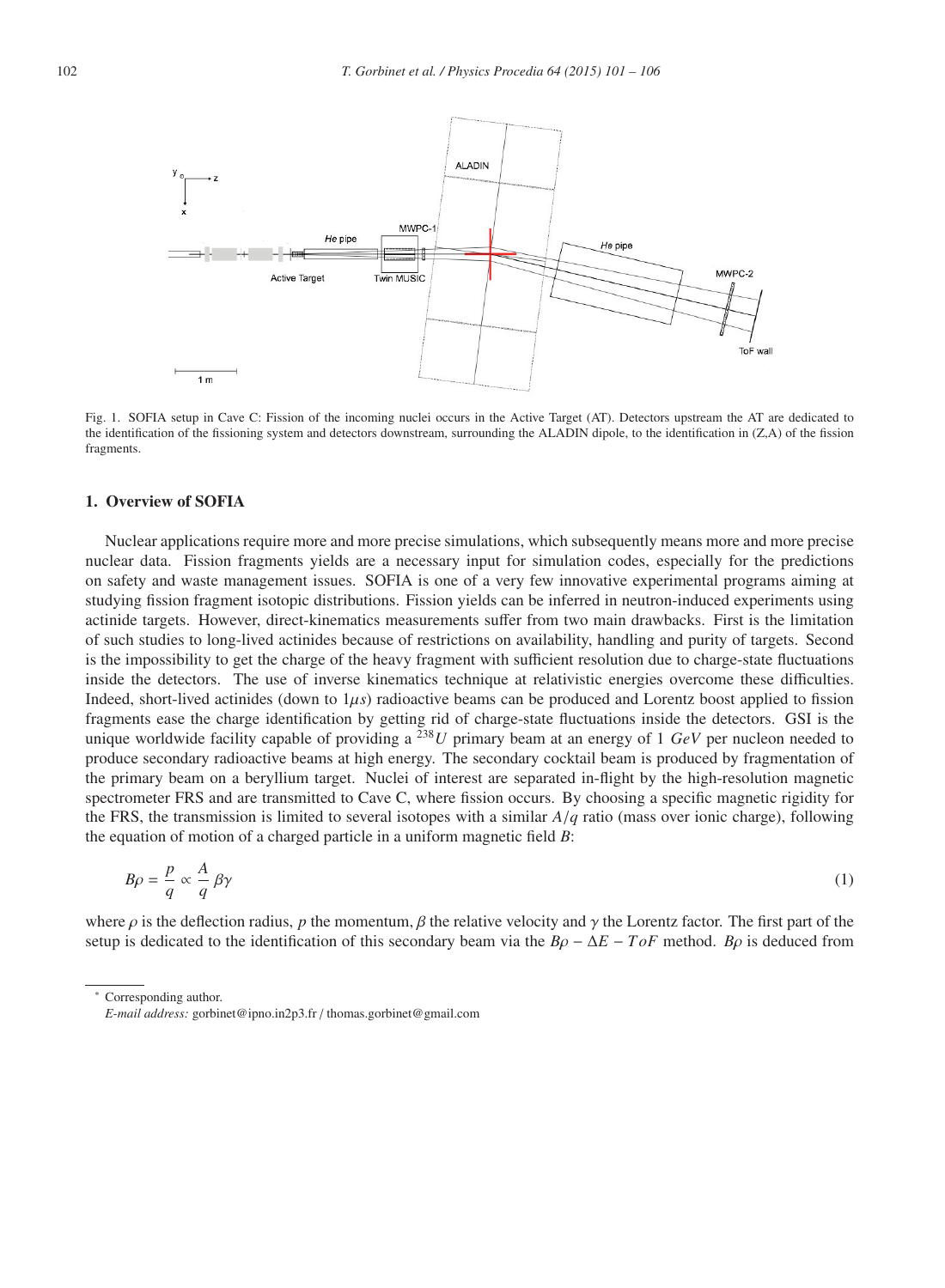the tracking of the ions. The nuclear charge *Z* is determined by measuring the energy loss Δ*E* in MUlti-Sampling Ionization Chambers (MUSIC). The reduced momentum  $\beta y$  is given by a time-of-flight  $ToF$  measurement between the FRS and Cave C. The mass is then computed using equation (1). Fission takes place in the Active Target, a stack of small ionization chambers in which the cathodes are the targets: two thick uranium targets to maximize reaction rate and one thin lead target for precise Total Kinetic Energy (TKE) measurement. The excitation energy is not known accurately but the electromagnetic excitation function is mainly governed by the Giant Dipole Resonance (GDR) with a mean value around 12 *MeV*. The second part of the setup, shown in Fig.1, is dedicated to the identification of the fission fragments themselves using the same  $B\rho - \Delta E - ToF$  technique. The nuclear charge of each fission fragment is deduced from 10 successive energy loss measurements in a Twin MUSIC filled with a custom gas to increase drift velocity and reduce longitudinal diffusion. The Twin MUSIC also provides a highly accurate entrance angle of the fragments in the dipole thanks to the 10 consecutive drift time measurements. The resolution achieved is less than 2 *mrad* full width at half maximum (FWHM). The trajectory of the fission fragments used to determine their magnetic rigidity is obtained by a combination of this angle and two position measurements using Multi-Wire Proportional Chambers (MWPC) in front of and behind the ALADIN dipole. The time-of-flight is measured on a 7.5 *m* flight path between a small plastic scintillator in front of the target and a time-of-flight wall (ToF-wall) made of 28 plastic scintillators at the end of the setup. The time resolution is crucial in this experiment since 40 *ps* FWHM are required to get resolved masses. New VFTX Time-to-Digital Converters (TDC) with 17 *ps* FWHM intrinsic resolution have been developed by GSI and CEA Bruyeres-le-Chatel for this purpose and a detailed study on the technological choice for plastics and photomultiplier tubes (PMT) has been made and published in [Ebran et al. (2013)]. A more exhaustive description of the setup can be found in [Pellereau et al. (2013)] and [Boutoux et al. (2013)].

## 2. Charge and mass separation of the fission fragments

#### *2.1. Charge distribution*

The nuclear charge *Z* of each fission fragment is obtained from corrected Δ*E* measurements in the Twin MU-SIC. Indeed at fixed *Z*, Δ*E* depends on the velocity of the fragment and on its transverse position due to electron recombination along the drift path inside the detector. The charge distribution obtained for the fission of <sup>235</sup>*U* (both electromagnetic and nuclear) is given in Fig.2 (a). Plotting this distribution unveils well-separated peaks with a resolution of 0.4 unit FWHM and unambiguous signature of even-odd staggering of the fragments. The data acquisition is triggered when two fragments hit the ToF-wall, thus not only Coulex-induced fissions are recorded. In order to clean the data, the nuclear contribution, which comes mostly from high-energy fissions, has to be removed. High-energy fissions being usually preceded by the emission of light charged particles, the first requirement is to select events such that the sum of the charges of the fragments is equal to the charge of the fissioning nuclei. However, the resulting data are still polluted by a fraction of nuclear-induced fissions for which only neutrons are emitted before fission. To get rid of this contamination, the nuclear-charge distribution obtained from nuclear-induced fission in the aluminium anodes of the Active Target is weighted appropriately and subtracted, under the hypothesis of limited fragmentation regime and factorization [Heckman et al. (1972)].

## *2.2. Mass distribution*

As previously explained, the mass *A* of each fission fragment is deduced from a combination of their charge, velocity and magnetic rigidity. The time measurement used to compute the velocity is sensitive to the amplitude of the signal despite the use of Constant Fraction Discriminators (walk effect). For a given fragment, the amplitude of the signal on the PMT varies with the position of the hit in the plastic scintillator, due to light attenuation in the material. The resulting variation in the measured time can reach 200 *ps*, enough to shift the measured mass number by 2.5 units. An accurate correction is performed to obtain the true mass distribution shown in Fig.2 (b) for <sup>235</sup>*U*. The resolution is around 0.6 unit FWHM for the light fragment group ( $A \approx 95$ ) and 0.8 unit FWHM for the heavy fragment group ( $A \approx 135$ ).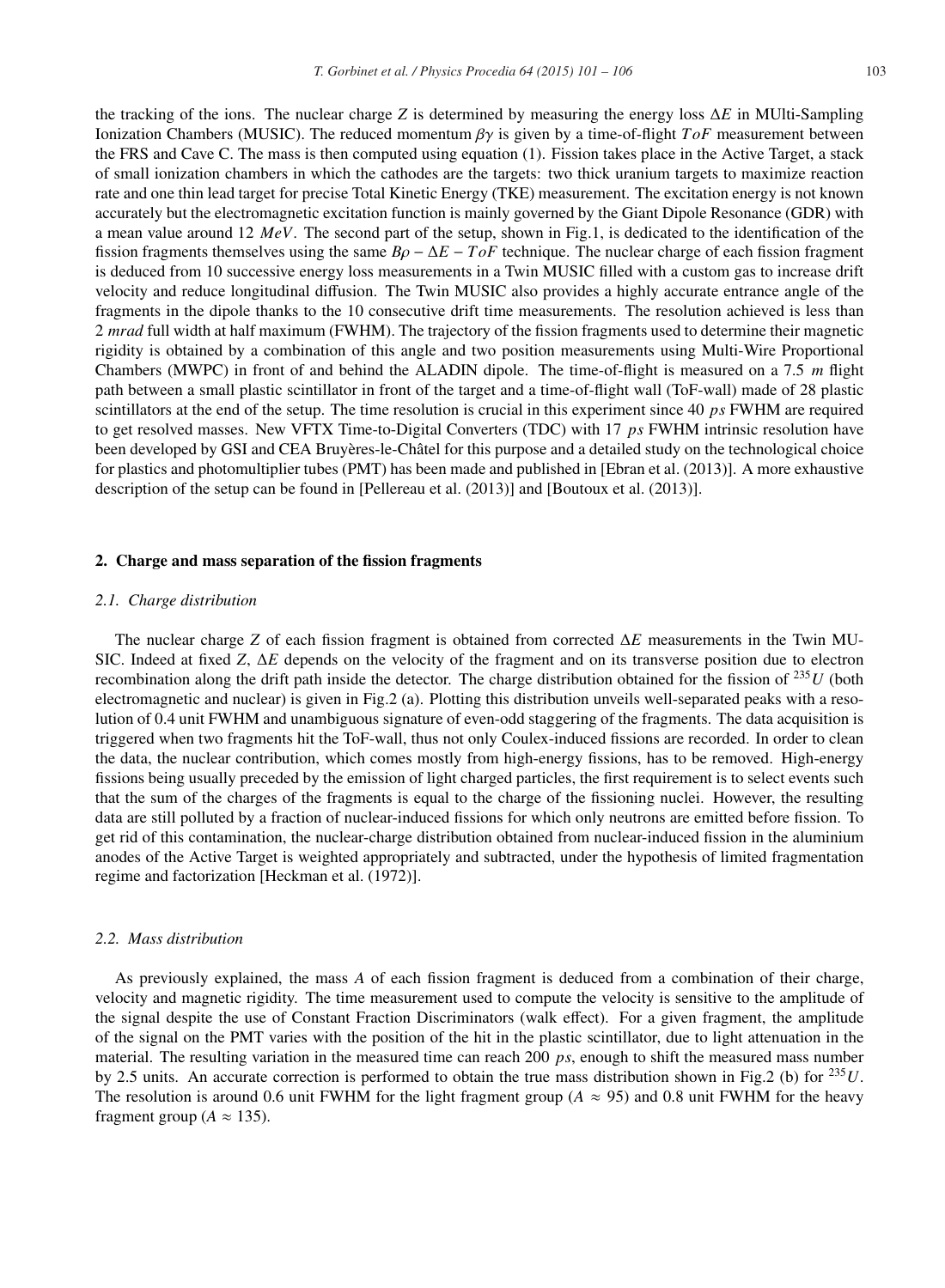

Fig. 2. Selection on <sup>235</sup>*U* beam, fission events in the Active Target - (a) Charge distribution; (b) Mass distribution

## 3. Comparison of <sup>234</sup>*U* fission yields with existing experimental data, evaluations and codes

## *3.1. Comparison to data*

The isobaric yields for the Coulex-induced fission of  $^{234}U$  are represented in Fig.3 (a) and compared to thermal neutron-induced fission of <sup>233</sup>*U* measured at ILL, Grenoble, [Quade et al. (1988)] and [Martin et al. (2014)]. Thermal neutron-induced fission exhibits a more asymmetric behavior, the symmetric valley being completely depleted. This symmetric component plays on the opposite a non negligible role in Coulex-induced fission for which the excitation energy is higher. On the lighter fragments group, one observes the same fine structure for both sets of data with an enhancement of the yields around  $A = 90$  and  $A = 94$ . It seems that such fine structure effects do not depend on the excitation energy.

## *3.2. Comparison to evaluations*

The mean excitation energy in Coulex-induced fission has been estimated to 12 *MeV*, which corresponds to the absorption of a  $\approx 6$  *MeV* neutron. The European JEFF 3.1.1. library contains, among others, evaluation for <sup>233</sup>*U*(*n*, *f*) at 400 *keV* (epithermal neutrons) and 14 *MeV* (fast neutrons). Fig.3 (b) shows the comparison between these two sets of evaluated data and SOFIA data. As expected, the SOFIA data stands between both evaluations. The increase of the contribution of the symmetric component while increasing the neutron(-equivalent) energy is clearly visible. The feature previously discussed regarding the fine structure on the lighter fragments group, and the excitation energyindependent enhancement of specific mass values is also observed.

#### *3.3. Comparison to codes*

The SOFIA elemental fission yields have been compared in Fig.3 (c) to a calculation performed by the semiempirical code GEF [Schimdt et al. (2014)] for the fission of the compound nucleus  $^{234}U$ . The overall agreement is excellent with slight discrepancies regarding the proportion of symmetric fission and the importance of the even-odd staggering.

## 4. Preliminary results on total prompt neutron multiplicity and total kinetic energy for <sup>235</sup>*U*(*coulex*, *f*)

#### *4.1. Total prompt neutron multiplicity*

The total prompt neutron multiplicity  $v$  is deduced in SOFIA data on an event-by-event basis by simply subtracting the sum of the masses of the fragments  $A_{FF1} + A_{FF2}$  to the mass of the fissioning nuclei *A*:  $v = A - (A_{FF1} + A_{FF2})$ .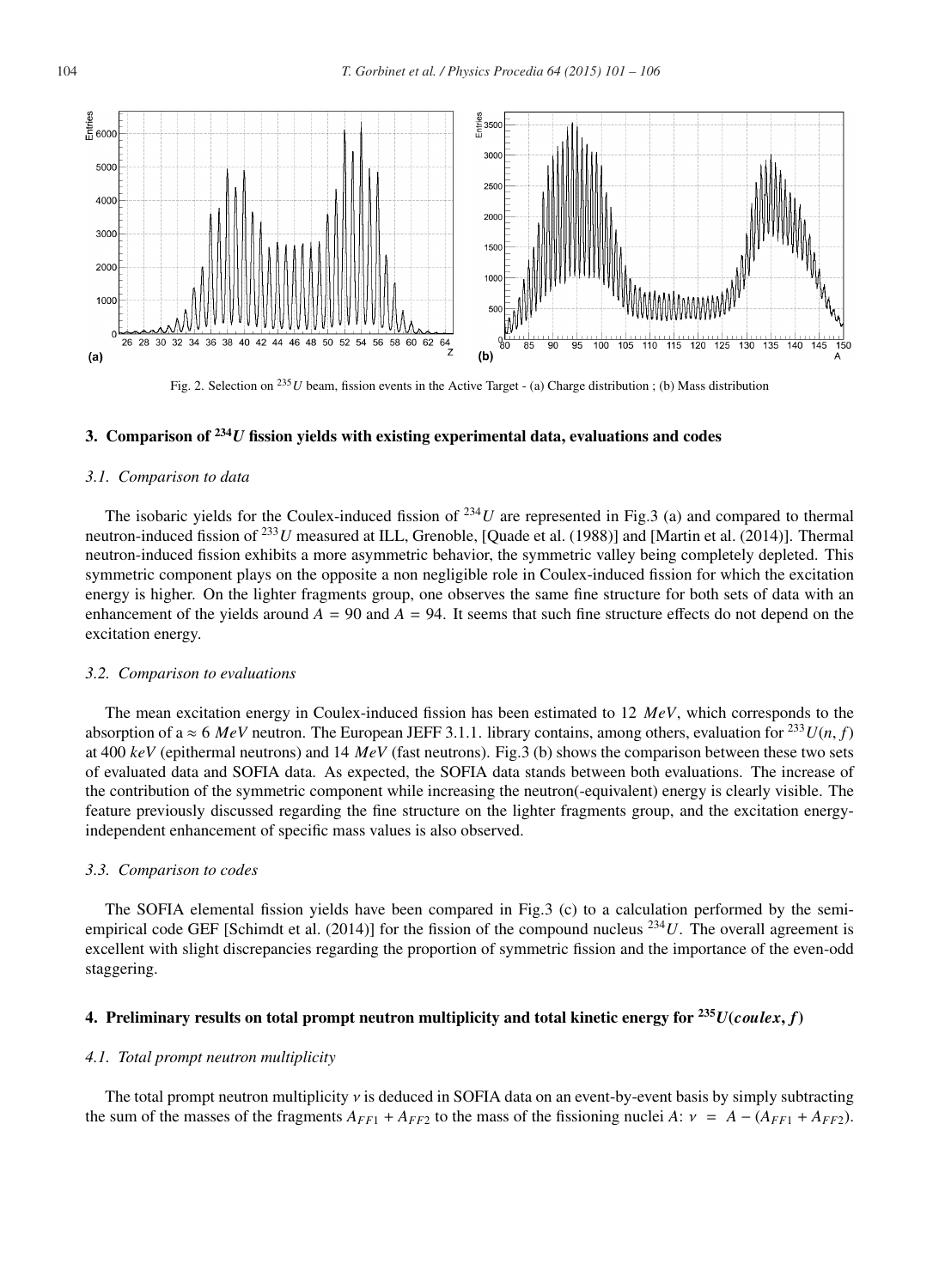

Fig. 3. (Color online) Comparison of <sup>234</sup>U fission yields with existing experimental data (a), evaluations (b) and codes (c)

The mean value has been computed for the Coulex-induced fission of <sup>235</sup>U and found to be  $\bar{v} = 3.71 \pm 0.01$ .  $\bar{v}$  is plotted as a function of the charge of the fragments in Fig. 4 (a). It ranges from 3.5 neutrons for asymmetric fissions up to 6 neutrons for symmetric fissions  $(Z = 43 - 49)$ . Such a behavior is explained by the different modes at play in fission. Symmetric configurations correspond to the Super Long (SL) mode of fission for which the path from saddle to scission is very long, and both nascent fragments are highly deformed. After the scission, the deformation energy is converted into excitation energy itself released through neutron evaporation. Asymmetric fission on the contrary cover both Standard one (ST1) and Standard two (ST2) fission modes, characterized by a shorter path to fission, and smaller deformation of the fragments leading to smaller excitation energy, thus lower emission of neutrons. The mean neutron multiplicity does not only represent a signature of the excitation energy of the fissioning system but is also highly dependent on the scission configuration.

## *4.2. Total Kinetic Energy*

Computing the TKE requires to precisely determine the kinematics at the location of the fission, and in the centerof-mass of the fissioning system. The measured velocity of the beam and those of the respective fission fragments correspond to a mean kinetic energy over their respective flight path. To evaluate the "true" kinetic energy at the location of fission, corrections need to be performed to take into account the energy loss through each layer of material, before applying Lorentz transformation. The estimated mean value for the <sup>235</sup>*U* fissioning system is  $166.2 \pm 2$  *MeV*. TKE as a function of the charge of the fragments is drawn in Fig. 4 (b), and is fully consistent with what is obtained for prompt neutron multiplicity. Indeed due to the high deformation of the nascent fragments in the SL mode, the distance between their respective center-of-mass is long and consequently the Coulomb repulsion is weak, accounting for the smaller TKE values in the symmetric region. On the contrary the ST1 mode is very compact with a quasi-spherical